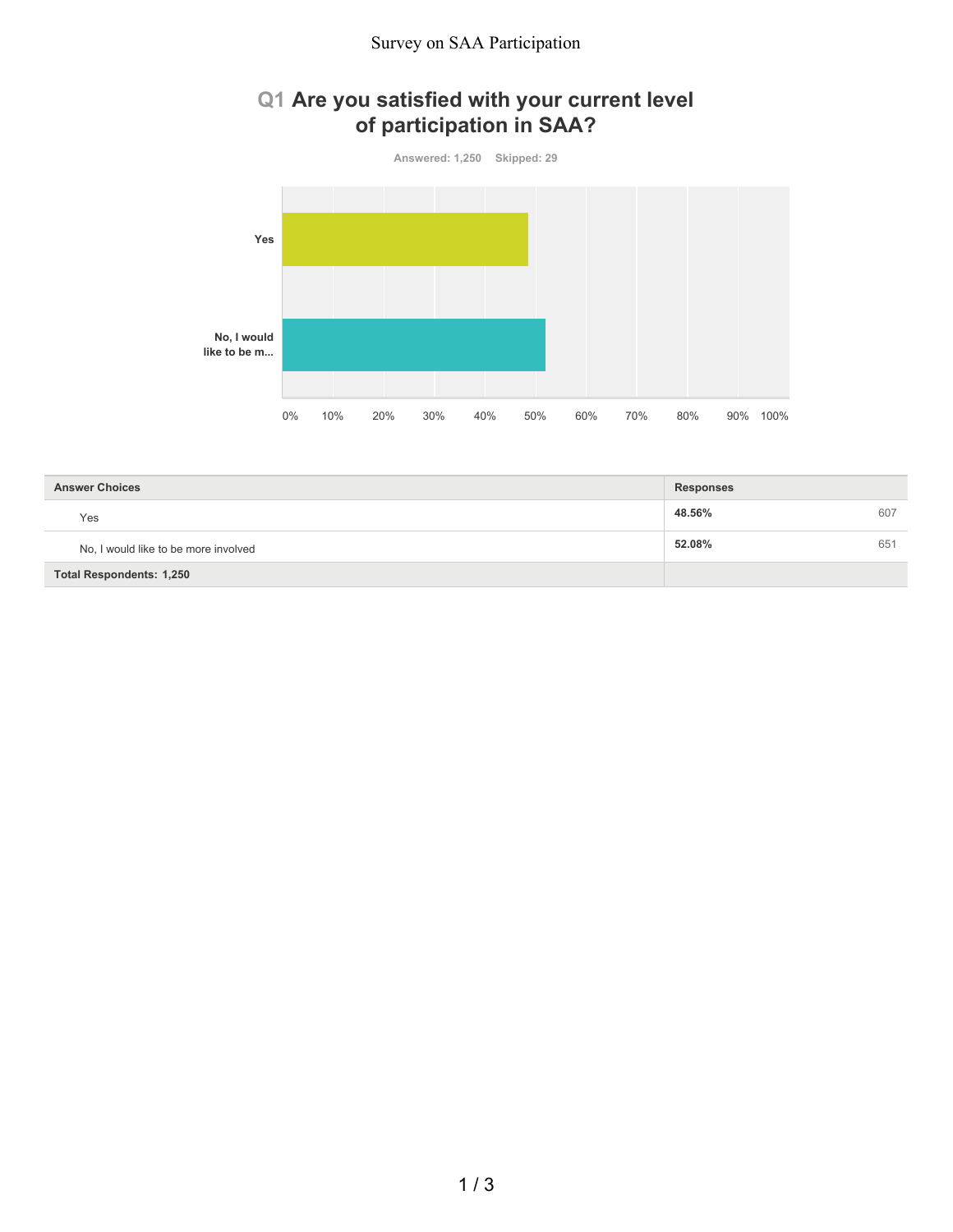## **Q2 If you do not participate, or are unsatisfied with your level of participation, what are the barriers you face?**



| <b>Answer Choices</b>                                                                                              |        | <b>Responses</b> |  |
|--------------------------------------------------------------------------------------------------------------------|--------|------------------|--|
| I do not have sufficient funding to support attendance at the annual meeting or workshops.                         | 57.82% | 540              |  |
| I do not have enough time to devote to active participation in a group or to volunteer in another capacity.        | 47.22% | 441              |  |
| I am a student or new professional and do not feel experienced enough to volunteer or run for an elected position. | 27.84% | 260              |  |
| I have been unsuccessful in being appointed or elected to committee, section, or group leadership.                 | 11.88% |                  |  |
| It is not clear how to get more involved.                                                                          | 22.48% | 210              |  |
| <b>Total Respondents: 934</b>                                                                                      |        |                  |  |